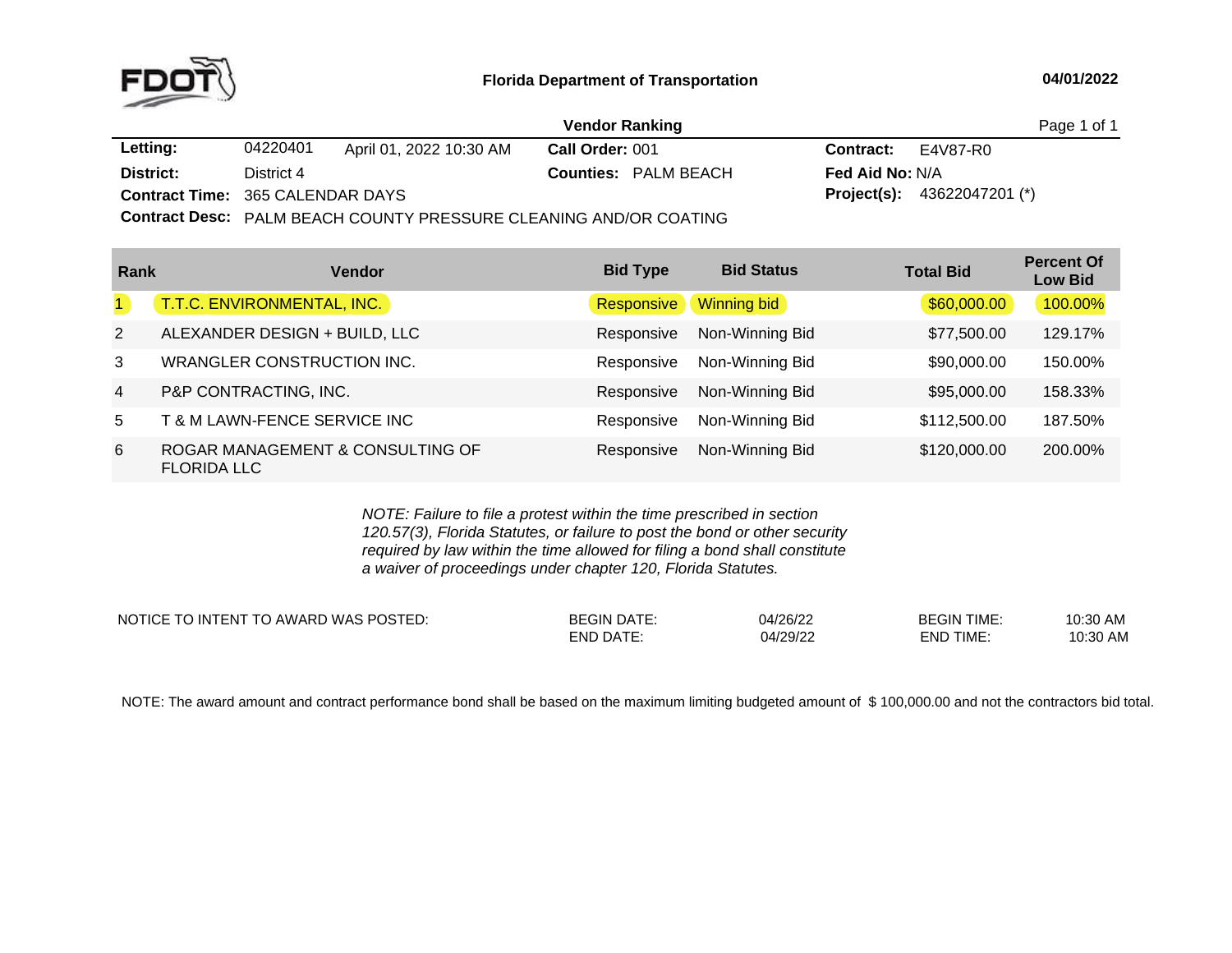

## **04/01/2022**

## **Tabulation**

**of Bids** Page <sup>1</sup> of <sup>3</sup>

| Letting:                                | 04220401   | April 01, 2022 | Call Order: 001  |            | <b>Contract:</b>       | E4V87-R0                             |
|-----------------------------------------|------------|----------------|------------------|------------|------------------------|--------------------------------------|
| District:                               | District 4 |                | <b>Counties:</b> | PALM BEACH | <b>Fed Aid No: N/A</b> |                                      |
| <b>Contract Time: 365 CALENDAR DAYS</b> |            |                |                  |            |                        | <b>Project(s):</b> $43622047201$ (*) |

## **Contract Descr:** PALM BEACH COUNTY PRESSURE CLEANING AND/OR COATING<br>T

The work under this contract consists of pressure cleaning and/or pressure cleaning and coating various concrete structures on state roads in Palm Beach County.

• MAXIMUM LIMITING CONTRACT: The award amount and contract performance bond shall be based on the maximum limited budgeted amount of \$100,000.00 and not the contractors bid total. There is no guarantee of minimum or<br>maximum amount to be issued under this contract maximum amount to be issued under this contract.

•PERFORMANCE BOND: <sup>A</sup> Contract / Performance bond is required for this project.

•GENERAL LIABILITY: The limits of coverage shall not be less than \$1,000,000 for each occurrence and not less than <sup>a</sup> \$5,000,000 annual general aggregate, inclusive of amounts provided by an umbrella or excess policy. The limits of coverage described herein shall apply fully to the work or operations performed under the Contract, and may not be shared with or diminished by claims unrelated to the contract. The policy/ies and coverage described herein may be subject to <sup>a</sup> deductible. Pay all deductibles as required by the policy. No policy/ies or coverage described herein may contain or be subject to <sup>a</sup> Retention or <sup>a</sup> Self-Insured Retention.

|      | Line No / Item ID<br><b>Item Description</b> | <b>Alternate</b>                           | <b>Quantity</b><br><b>Units</b> | (1) T.T.C. ENVIRONMENTAL,<br>INC. |                   | (2) ALEXANDER DESIGN +<br><b>BUILD, LLC</b> |                   |                   | (3) WRANGLER<br><b>CONSTRUCTION INC.</b> |
|------|----------------------------------------------|--------------------------------------------|---------------------------------|-----------------------------------|-------------------|---------------------------------------------|-------------------|-------------------|------------------------------------------|
|      | () indicates item is bid as Lump Sum         |                                            |                                 | <b>Unit Price</b>                 | <b>Ext Amount</b> | <b>Unit Price</b>                           | <b>Ext Amount</b> | <b>Unit Price</b> | <b>Ext Amount</b>                        |
|      | <b>SECTION:</b>                              | 0001                                       | <b>(GRAFFITI REMOVAL (SF</b>    |                                   |                   |                                             |                   |                   |                                          |
| 0005 | 0400143<br>SURFACE, CLASS 5                  | CLEANING & COATING CONCRETE                | 250.000.000<br><b>SF</b>        | 0.14000                           | 35.000.00         | 0.17000                                     | 42.500.00         | 0.20000           | 50.000.00                                |
| 0010 | 0400145<br>CLEANING CONCRETE SURFACE         |                                            | 250,000,000<br><b>SF</b>        | 0.10000                           | 25.000.00         | 0.14000                                     | 35,000,00         | 0.16000           | 40.000.00                                |
|      |                                              | 0001 GRAFFITI REMOVAL (SF) Section Totals: |                                 |                                   | \$60,000,00       |                                             | \$77,500.00       |                   | \$90,000,00                              |

**Contract GrandTotals: \$60,000.00 \$77,500.00 90,000.00**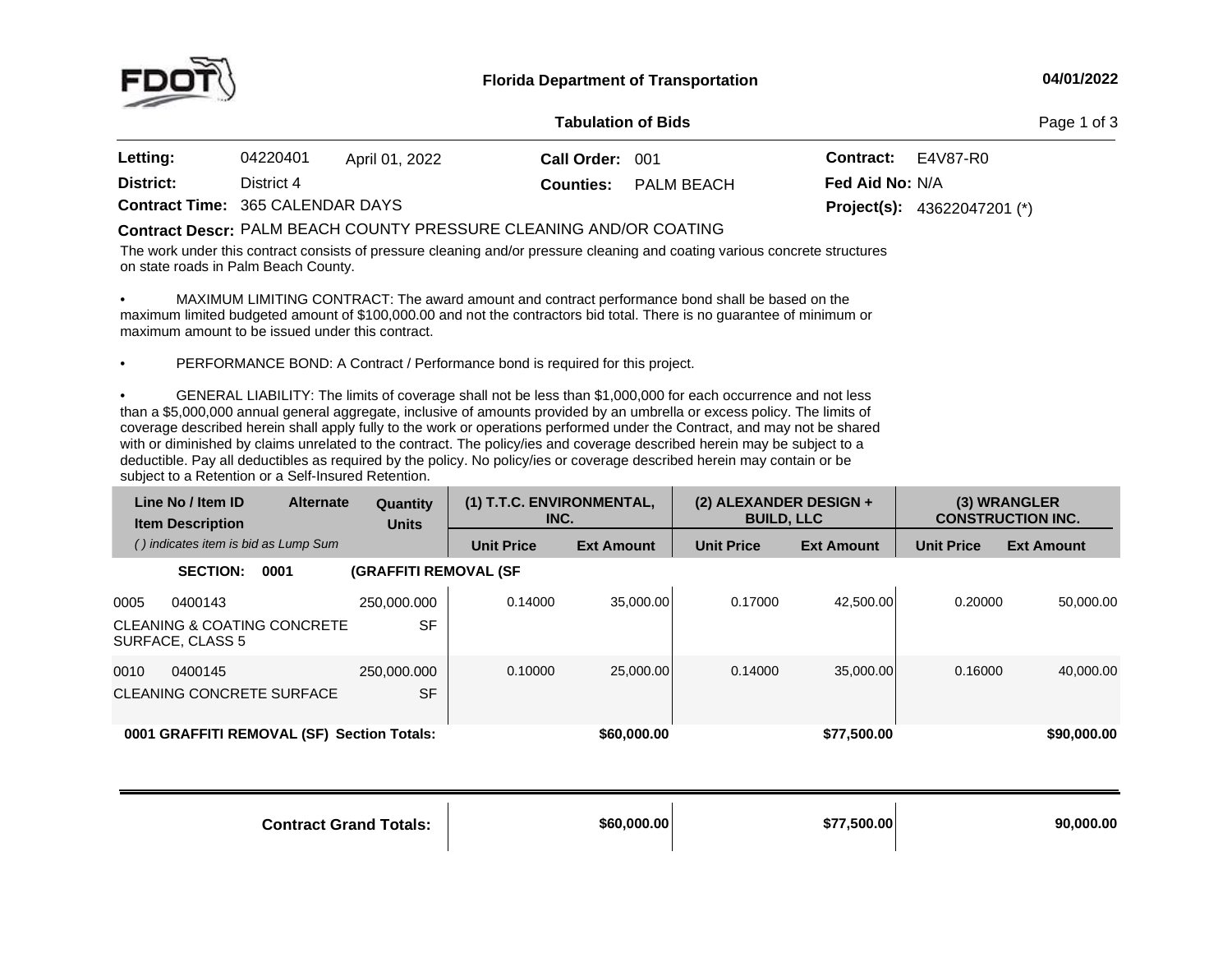

## **Tabulation**

Page 2 of 3

| Letting: |                                              | 04220401                             | April 01, 2022                             |                           | <b>Call Order:</b><br>001 |                                              | <b>Contract:</b>  | E4V87-R0          |                                                        |
|----------|----------------------------------------------|--------------------------------------|--------------------------------------------|---------------------------|---------------------------|----------------------------------------------|-------------------|-------------------|--------------------------------------------------------|
|          | Line No / Item ID<br><b>Item Description</b> | <b>Alternate</b>                     | <b>Quantity</b><br><b>Units</b>            | (4) P&P CONTRACTING, INC. |                           | $(5)$ T & M LAWN-FENCE<br><b>SERVICE INC</b> |                   |                   | (6) ROGAR MANAGEMENT &<br><b>CONSULTING OF FLORIDA</b> |
|          |                                              | () indicates item is bid as Lump Sum |                                            | <b>Unit Price</b>         | <b>Ext Amount</b>         | <b>Unit Price</b>                            | <b>Ext Amount</b> | <b>Unit Price</b> | LLC.<br><b>Ext Amount</b>                              |
|          | <b>SECTION:</b>                              | 0001                                 | <b>(GRAFFITI REMOVAL (SF</b>               |                           |                           |                                              |                   |                   |                                                        |
| 0005     | 0400143                                      |                                      | 250,000.000                                | 0.18000                   | 45.000.00                 | 0.35000                                      | 87,500.00         | 0.34000           | 85,000,00                                              |
|          | SURFACE, CLASS 5                             | CLEANING & COATING CONCRETE          | <b>SF</b>                                  |                           |                           |                                              |                   |                   |                                                        |
| 0010     | 0400145                                      |                                      | 250,000.000                                | 0.20000                   | 50.000.00                 | 0.10000                                      | 25,000.00         | 0.14000           | 35,000,00                                              |
|          |                                              | CLEANING CONCRETE SURFACE            | <b>SF</b>                                  |                           |                           |                                              |                   |                   |                                                        |
|          |                                              |                                      | 0001 GRAFFITI REMOVAL (SF) Section Totals: |                           | \$95,000.00               |                                              | \$112,500.00      |                   | \$120,000.00                                           |

**Contract Grand**

**Totals: \$95,000.00 \$112,500.00 120,000.00**